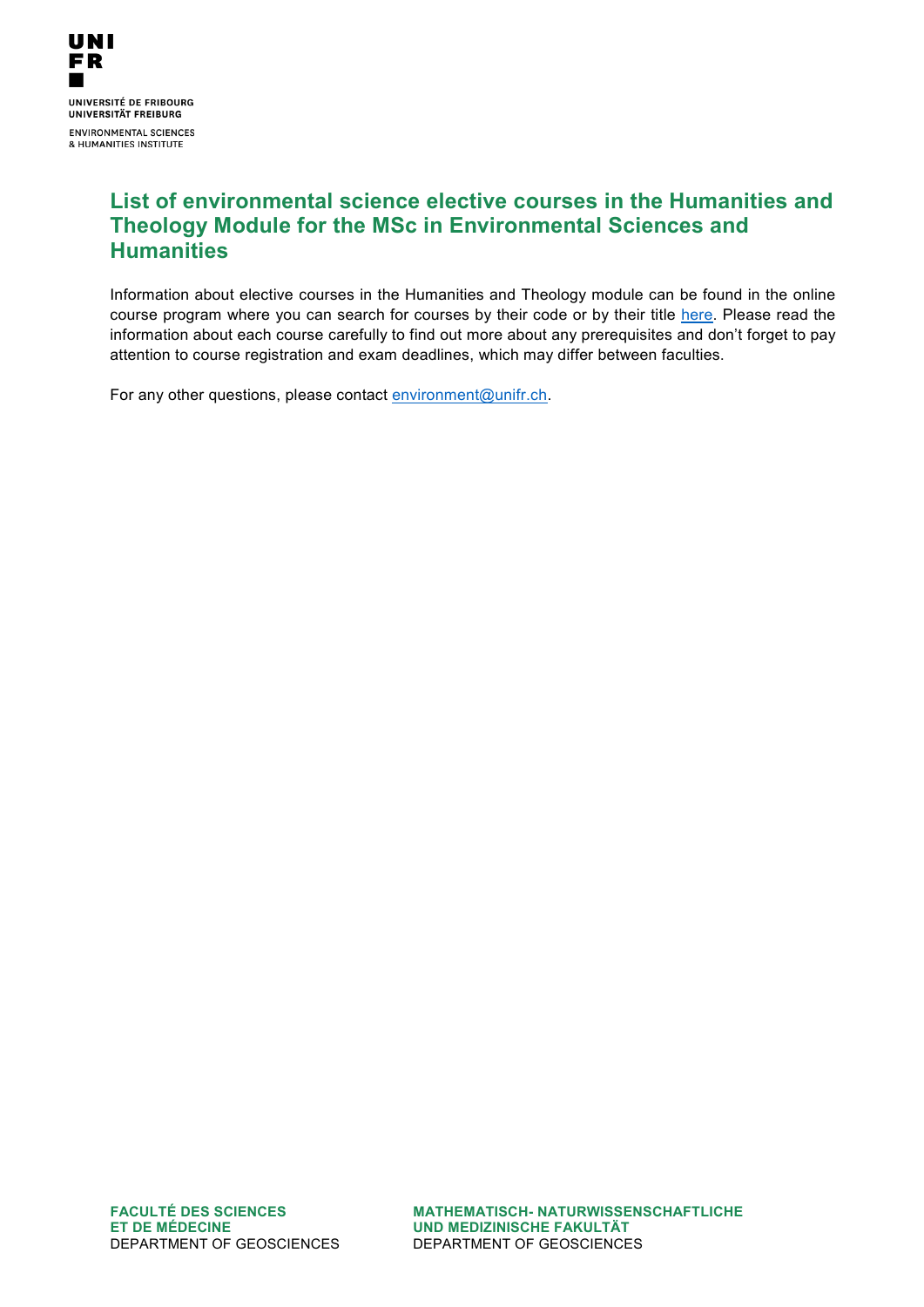## **Faculty of Humanities**

| <b>Semester</b> | <b>Course title</b>                                                                                        | Domain                                                       | <b>ECTS</b> | Code         |
|-----------------|------------------------------------------------------------------------------------------------------------|--------------------------------------------------------------|-------------|--------------|
| AS21            | BA-Vorlesung: Entwicklungspolitik und<br>Entwicklungszusammenarbeit: Geschichte,<br>Theorien, Umsetzungen. | Contemporary<br>history                                      | 3,0         | UE-L15.01707 |
| AS21            | Vorlesung: Meta-Ethik (epp, eme)                                                                           | Philosophy                                                   | 3,0         | UE-L01.02144 |
| AS21            | <b>BA-Seminar: Sollen Roboter Rechte</b><br>erhalten? (leh)                                                | Philosophy                                                   | 3,0         | UE-L01.02141 |
| AS21            | BA/MA-Cours : Religion et espace public                                                                    | Social<br>sciences                                           | 3,0         | UE-L20.00442 |
| <b>SS22</b>     | Cours: Autorité, liberté et justice (epp)                                                                  | Philosophy                                                   | 3,0         | UE-L01.02188 |
| <b>SS22</b>     | MA-SE Anthropologie de la morale et de<br>l'éthique                                                        | Social<br>sciences                                           | 3,0         | UE-L37.00911 |
| <b>SS22</b>     | Globaler Norden: Vergleiche und Fallstudien:<br>Welfare Politics* (EN)                                     | Social work,<br>social policies<br>and global<br>development | 3,0         | UE-L20.00453 |
| <b>SS22</b>     | Globaler Norden: Globalisierung: Eigentum<br>und Globalisierung                                            | Social work,<br>social policies<br>and global<br>development | 3,0         | UE-L20.00451 |
| <b>SS22</b>     | Globaler Norden: Felder: Transnationalismus,<br>inequality and social transformation across<br>Europe      | Social work,<br>social policies<br>and global<br>development | 3,0         | UE-L20.00455 |

*\* Block courses*